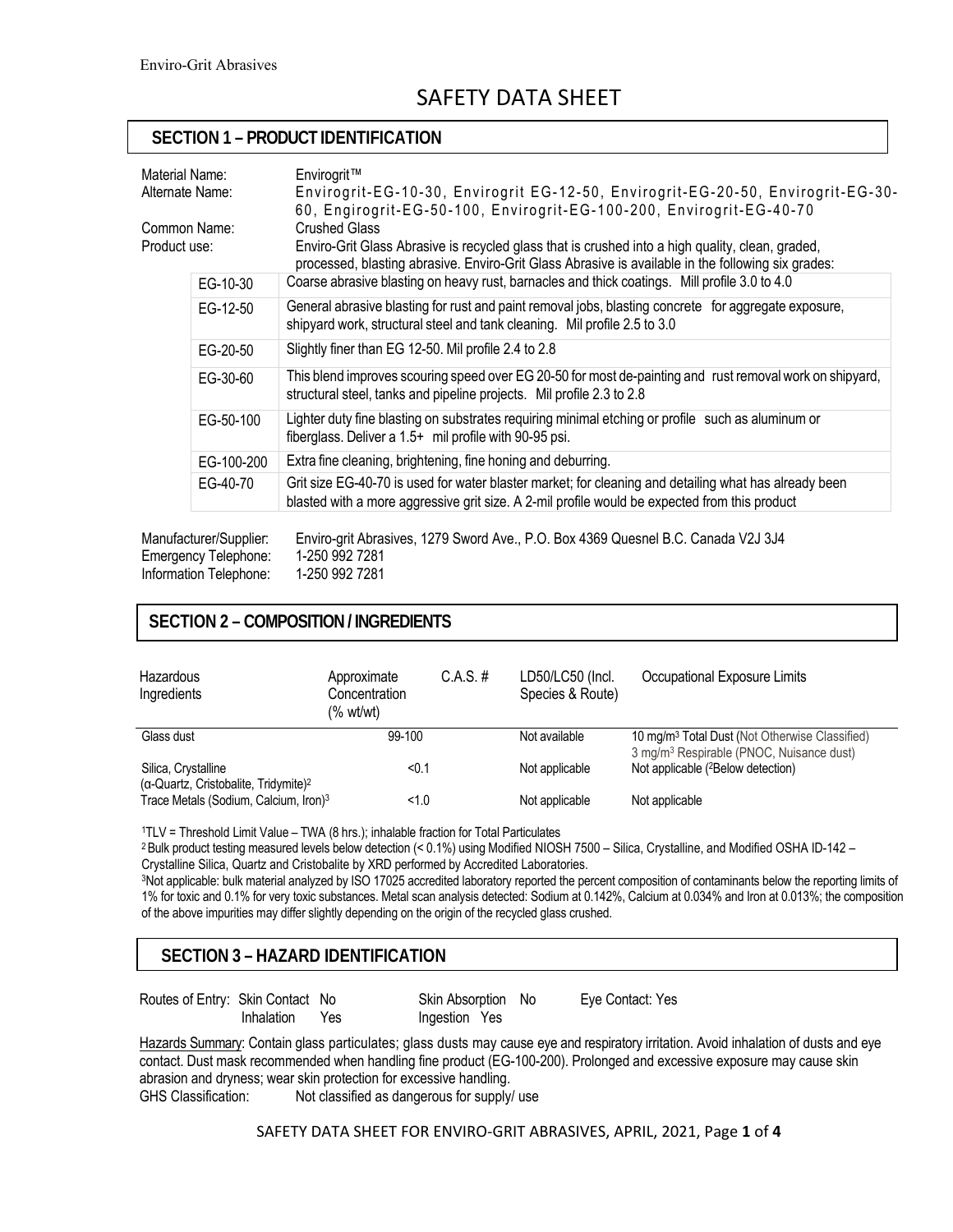### **SECTION 4 – FIRST AID MEASURES**

Skin: Flush skin with water. Eyes: Flush off the material with large amounts of luke-warm water for 15 minutes; get medical attention. Inhalation: In case of accidental inhalation, move victim to fresh air, follow basic First Aid and CPR protocols. Get medical attention.

Ingestion: Do not induce vomiting; get medical attention.

### **SECTION 5 – FIRE FIGHTING MEASURES**

Flammability: Not Flammable **Conditions** to avoid: None known Means of Extinction: Not applicable Special Procedures: None required Flash Point (deg.C) & Method: Not flammable Auto-Ignition Temp. (deg.C): Not Applicable Melting Point: 1400<sup>o</sup>C-1600<sup>o</sup>C Sensitivity to Impact: Not Applicable Hazardous Combustion Products: Smoke

NFPA: Not Applicable Sensitivity to Static Discharge: Not Applicable

### **SECTION 6 – ACCIDENTAL RELEASE MEASURES**

Leaks & Spills: Collect dry material with scoop or shovel limiting dust levels. Use appropriate personal protective equipment. Material can be vacuumed or wet wiped. No specific requirements for waste disposal; follow local / municipal guidelines.

### **SECTION 7 – HANDLING AND STORAGE**

Handling Procedures & Equipment: Store in dry cool location in sealed containers. When handling, avoid dust generation, and limit exposure to nuisance dust within the Occupational Exposure Limits (OELs). Use single use (N95) respirator for low dust levels at or around the OELs. Use protective gloves when handling large amounts of material; no specific requirement for the type of glove material.

### **SECTION 8 – EXPOSURE CONTROL AND PERSONAL PROTECTION**

Exposure Limits for Particulates (insoluble) not otherwise specified (PNOS) TLV-TWA and Alberta OEL (for 8hr exposure), 10mg/m<sup>3</sup>, Inhalable particulate; 3mg/m<sup>3</sup>, Respirable particulate

Engineering Controls: Where there is a possibility for the generation of ultrafine dusts (<10nm size) engineering controls such as local exhaust ventilation must be implemented to reduce the level of respirable dust.

Respiratory Protective Equipment: Wear appropriate respirator to ensure the protection factor (PF) meets the particulate concentration in the breathing zone of the worker. Precaution must be taken when blasting on coated surfaces (having paint containing lead and heavy metals, rock/concrete having silica, and heavy metal surfaces). When handling dry material consider the use of local exhaust ventilation system.

Gloves: Wear gloves that are resistant to abrasion (e.g. leather, nitrile, neoprene). Eye: Safety glasses / goggles as required Clothing: No specific requirement.

### **SECTION 9 - PHYSICAL AND CEHMICAL PROPERTIES**

Physical State: Solid / Granular Colour: Mixed green/white/amber

Moisture content: <0.1% weight Vapour Pressure (mmHg): Not Applicable (no vapours <700°C) Specific Gravity: 2.4 **Collection** Colour Threshold (ppm): Not Applicable NA (no odour)

SAFETY DATA SHEET FOR ENVIRO‐GRIT ABRASIVES, APRIL, 2021, Page **2** of **4**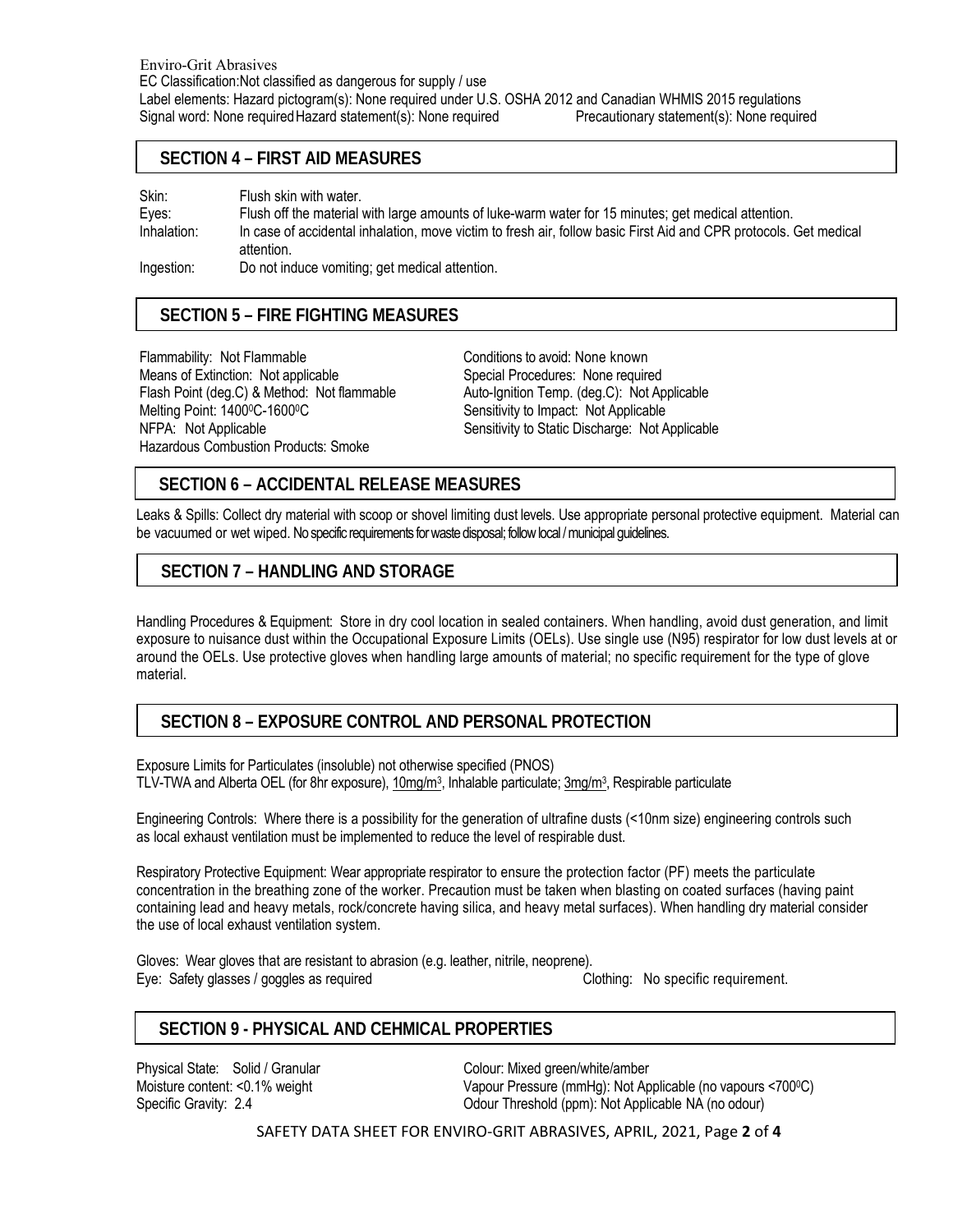Enviro-Grit Abrasives pH: 7.2<br>Percent Volatiles, by volume: Not volatile **Exaporation Rate: Not Applicable (will not evaporate)**<br>Boiling Pt. (deg.C): Not Available Percent Volatiles, by volume: Not volatile Vapour Density (air=1): Not Applicable Freezing Pt. (deg.C): Not Available Auto-ignition Temperature: Not Applicable Solubility in Water: Not Soluble Hazardous Combustion Products: None **Explosion Data: Not Available** Sensitivity Impact: Not Applicable Sensitivity to Static: Not Applicable Flash Point: Not Available Flammability (% by volume): Not Flammable; not combustible Coefficient of Water/Oil Distribution: Not Applicable

### **SECTION 10 – STABILITY AND REACTIVITY**

Chemical Stability: Stable Chemical Stability: None Incompatibility with other substances: None Reactivity, and Conditions to Avoid: None, Not Reactive Hazardous Decomposition Products: Not Available

### **SECTION 11 – TOXICOLOGICAL INFORMATION**

Effects of Acute Exposure: Dust may irritate eyes, and respiratory system.

Effects of Chronic Exposure: Prolonged skin contact and rubbing may lead to skin abrasion and dermatitis. Exposure to excessive amounts of dust can cause adverse health effects including particulate overload in the lungs' affect the clearance mechanisms of the lungs that must be maintained in a functional condition.

Respiratory Tract Irritation: Yes Synergistic Materials: Not Available Carcinogenicity (IARC): None reported Reproductive Effects: None reported Embryotoxicity: None reported Teratogenicity: None reported Mutagenicity: None reported

Skin Sensitization: None reported Respiratory Sensitization: None reported

## SECTION 12 – ECOLOGICAL INFORMATION

Environmental Fate: Not Available; none reported Persistence and degradability: This material is persistent but inert in aquatic systems. It will not bioconcentrate up the food chain.

### **SECTION 13 – DISPOSAL INFORMATION**

Waste Disposal: Do not dispose down the drain. Re-use or dispose in accordance with local / municipal requirements. USEPA: No USEPA waste numbers applicable.

### **SECTION 14 – TRANSPORT INFORMATION**

Special Shipping Information: NA PIN: NA TDG: Not Regulated DOT: Not regulated IMO: Not regulated IMO: Not Regulated Proper Shipping name: Not classified as dangerous for transport

### **SECTION 15 – REGULATORY INFORMATION**

WHMIS Classification: Does not meet WHMIS classification requirements

This product contains no toxic chemicals subject to the reporting requirements of section 313 of Title III of the Superfund Amendments and Reauthorization Act of 1986 and 40 CFR Part 372 (SARA 313 – Toxic Chemical Release Reporting).

EPA SARA 311/312 Hazard Classification: This product is not considered hazardous under OSHA and SARA Title III, Section 301, Category: Chronic Health.

CERCLA Section 103: This product is not subject to CERCLA reporting requirements as it is sold. Refer to CERCLA regulations to determine if used product mixed with other chemicals or materials may be reportable. Many states have more stringent release reporting